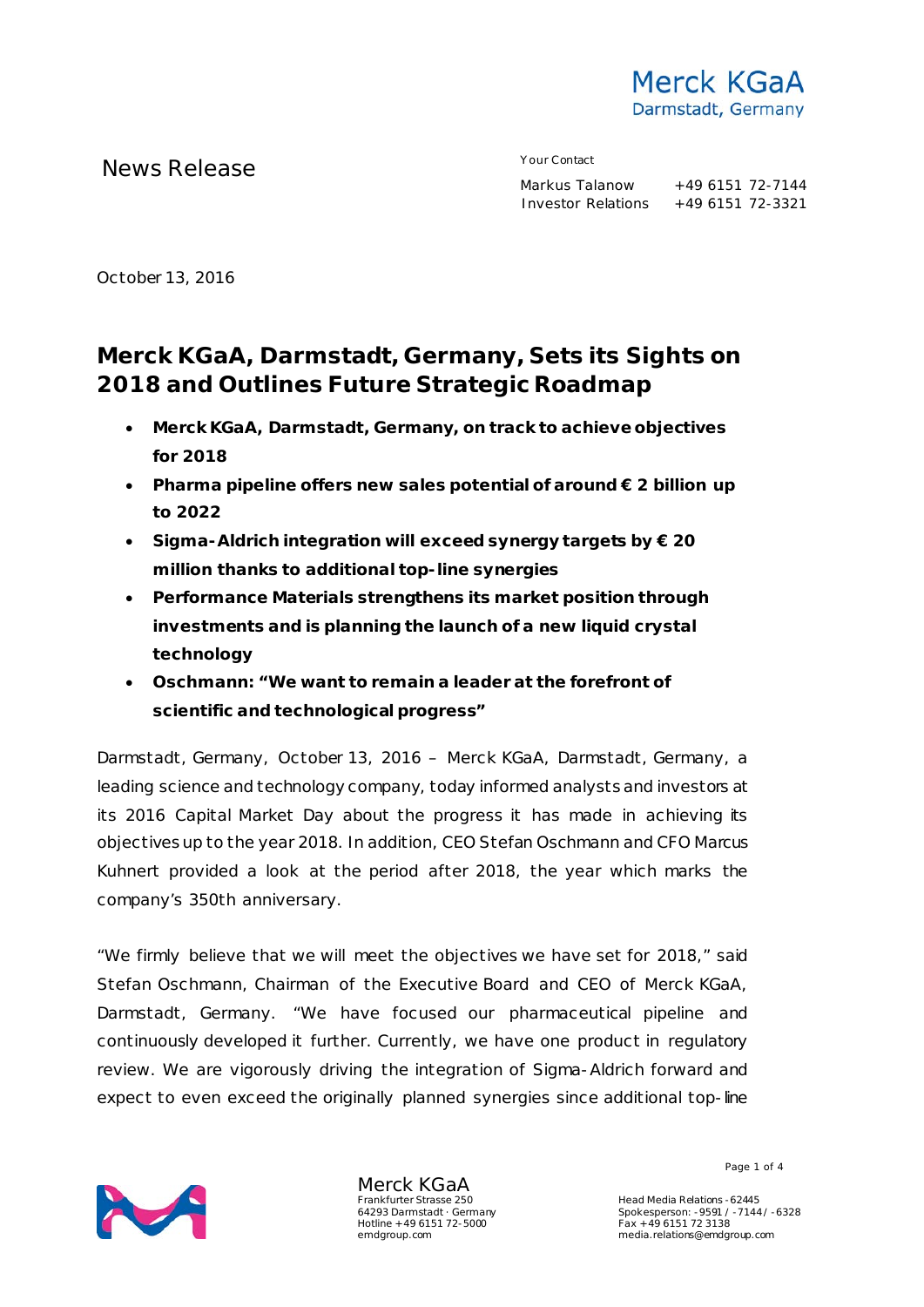### News Release

synergies are being generated. Our Performance Materials business is wellpositioned to capture attractive new markets," said Oschmann. "At Group level, we are aiming to swiftly reduce our debt from the Sigma-Aldrich acquisition."

#### **Healthcare posts organic growth for 20 successive quarters**

In the Healthcare business sector, the base business grew organically in each of the past 20 quarters. Apart from successful life cycle management, this was also due to product repatriations. This includes for instance the termination of the co-promotion of Rebif in the United States with Pfizer. Additionally, Merck KGaA, Darmstadt, Germany, is counting on its pharmaceutical pipeline and starting in 2017, aims to gain approval of one medicine or new indication every year. Up until 2022, the company expects to generate new sales of around  $\epsilon$  2 billion with products from its pharmaceutical pipeline. In the course of 2016, Merck KGaA, Darmstadt, Germany, filed for regulatory approval of cladribine tablets for the treatment of multiple sclerosis. Furthermore, the company is preparing its regulatory submission in 2016 of the immuno-oncological antibody avelumab in metastatic Merkel cell carcinoma, a very aggressive form of skin cancer. Since October 2015, 20 projects have either advanced into the next phase of clinical development or are about to. Merck KGaA, Darmstadt, Germany, is focusing its drug discovery efforts on three therapeutic areas: Immunology, Immuno-Oncology and Oncology.

#### **Life Science generating above-market growth**

In its Life Science business sector, Merck KGaA, Darmstadt, Germany, is benefiting from strong demand from the biopharmaceutical industry and has been growing faster than the market. In addition, economies of scale from the Sigma-Aldrich acquisition are having a positive effect on profitability. Merck KGaA, Darmstadt, Germany, has also realized synergies from the Sigma-Aldrich faster than planned. At the end of 2016, the company will already have leveraged  $\epsilon$  105 million as compared with the originally planned amount of  $\epsilon$  90 million in annually recurring cost synergies. This will be complemented by previously unplanned top-line synergies, which by the end of 2018 are expected to contribute an additional € 20 million to earnings. Consequently, total synergies from the acquisition will amount to € 280 million instead of originally € 260 million per year. The additional top-line synergies will stem partly from the strong e-commerce platform of legacy Sigma-Aldrich, which now covers the enlarged product portfolio resulting from the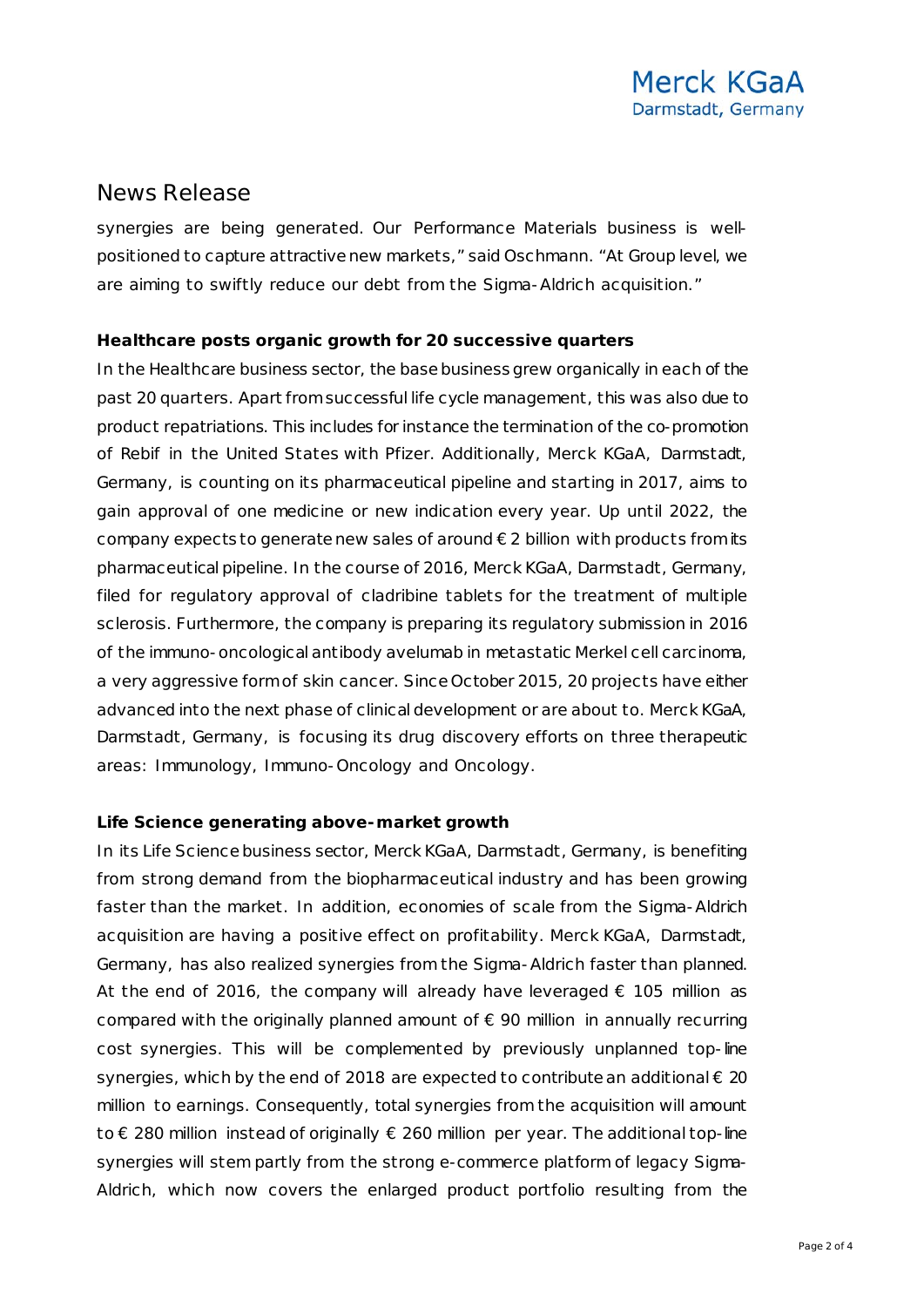### News Release

acquisition. Complementary customer relationships and regional synergies are also expected to lead to higher sales than initially expected.

### **Performance Materials strengthens and expands its portfolio**

Despite a challenging market environment characterized by cyclical destocking among display industry customers, in the course of 2016 the Performance Materials business sector has demonstrated its sound earnings resilience. Among other things, Merck KGaA, Darmstadt, Germany, is using investments to further strengthen the innovative strength of this high-margin business sector. Firstly, the company intends to sustainably secure its leadership in display materials. To this end, the company recently commissioned a  $\epsilon$  30 million OLED materials production plant in Darmstadt. In the course of 2017, Merck KGaA, Darmstadt, Germany, is planning the market launch of the innovative liquid crystal technology SA-VA for large-area displays. In August, the company announced a collaboration with Nanoco of the United Kingdom, a leading manufacturer of quantum materials. Secondly, Merck KGaA, Darmstadt, Germany, aims to use its expertise in liquid crystals in order to succeed in areas beyond displays. In August, the company announced the construction of a production unit for liquid crystal window modules, which are to reach the market in 2018. In the automotive sector, liquid crystals are to be used for example in smart antennas with very high data processing volumes.

### **Strategic roadmap for 2019 to 2022**

While Merck KGaA, Darmstadt, Germany, is keeping a close eye on its mid-term objectives for 2018, the company has also announced plans for growth in the following years. Here, the company will continue to build on its core competencies of strong innovation power and successful portfolio management. "With our three strong and profitable businesses, we want to remain a leader at the forefront of scientific and technological progress," said CEO Stefan Oschmann looking at growth and innovations in the coming years. By 2022, Merck KGaA, Darmstadt, Germany, wants to generate sales of around  $\epsilon$  4 billion with new products. New medicines from the pharmaceutical pipeline are to contribute around  $\epsilon$  2 billion, with Life Science and Performance Materials innovations each adding around  $\epsilon$  1 billion in sales.